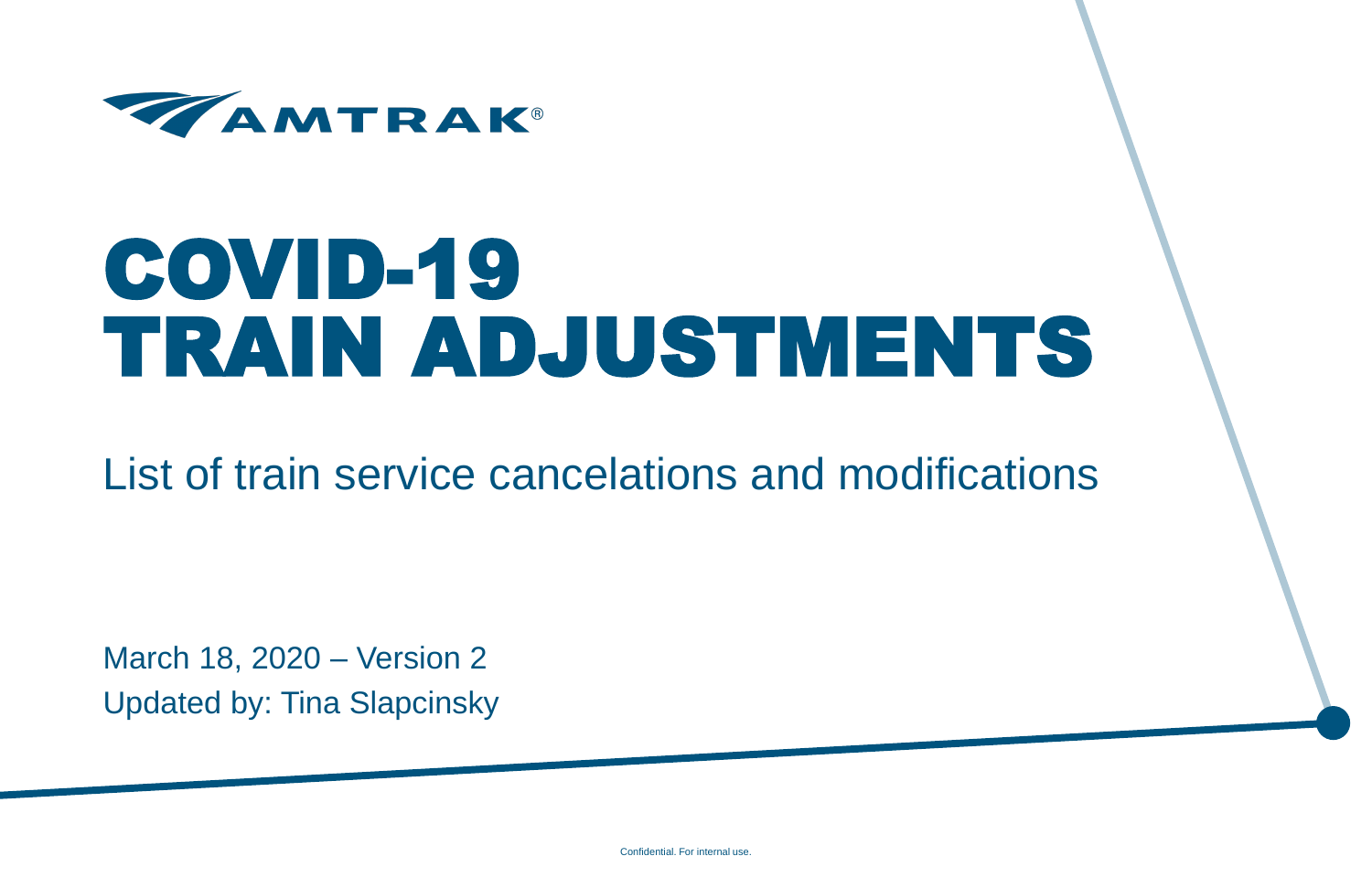### **Acela Service**

- Implemented Saturday schedule on Monday, March 16, 2020
- Due to low ridership numbers, further reductions to Acela service were executed for Monday, March 16. Below are the train numbers that were canceled in its entirety along with operating a modified Saturday schedule:
	- Acela 2203
	- Acela 2249
	- Acela 2251
	- Acela 2253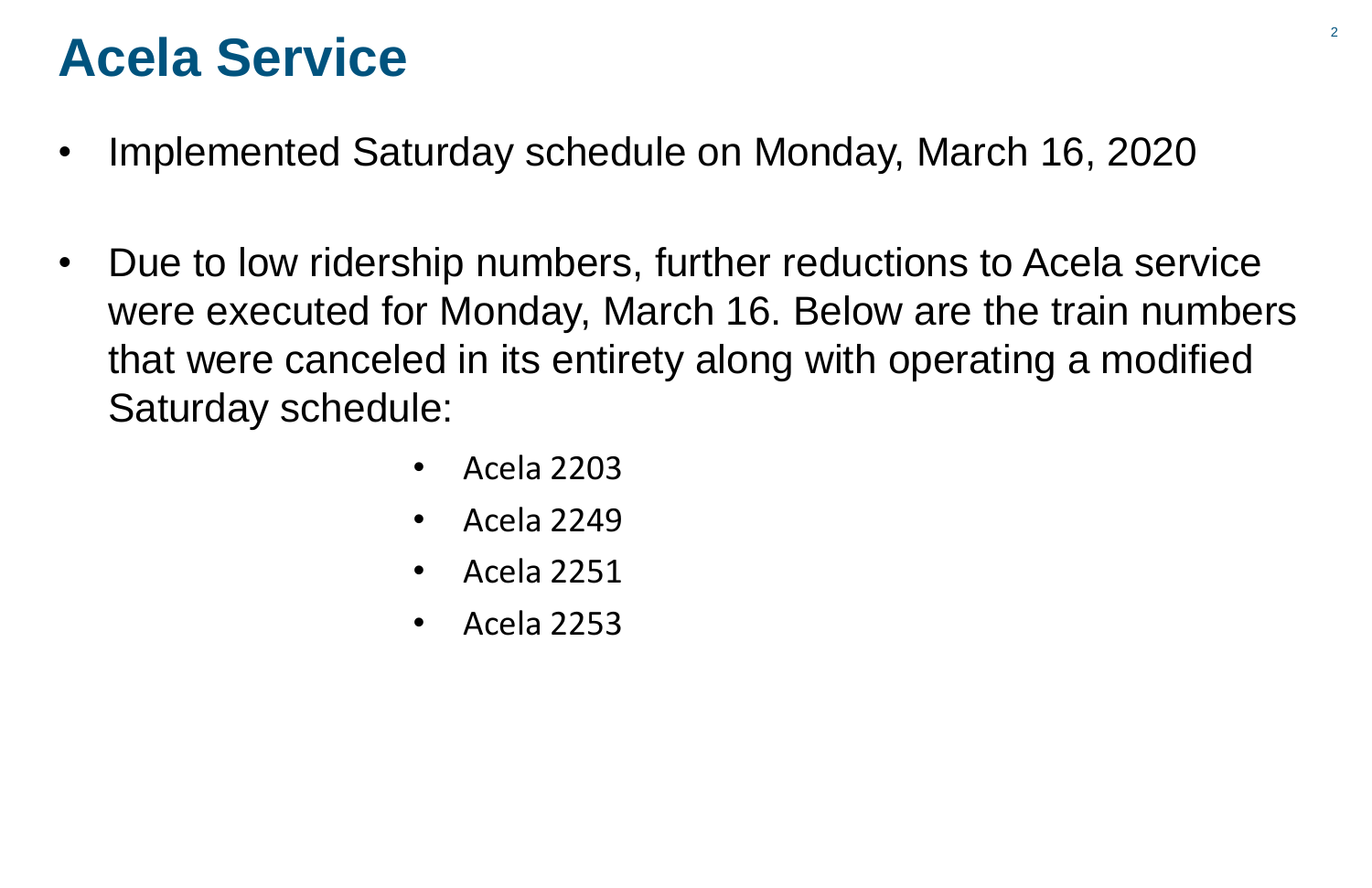# **Regional Service**

- Implemented Saturday schedule on Monday, March 16, 2020
- Due to low ridership numbers, further reductions to train service were executed for Monday, March 16. Below are the train numbers that were canceled in its entirety along with operating a modified Saturday schedule:

| • Train 131       | Train 150 |
|-------------------|-----------|
| Train 153         | Train 162 |
| • Train 161       | Train 152 |
| • Train 159       | Train 82  |
| $\cdot$ Train 135 | Train 192 |
| Train 165         | Train 124 |
| $\cdot$ Train 143 | Train 146 |

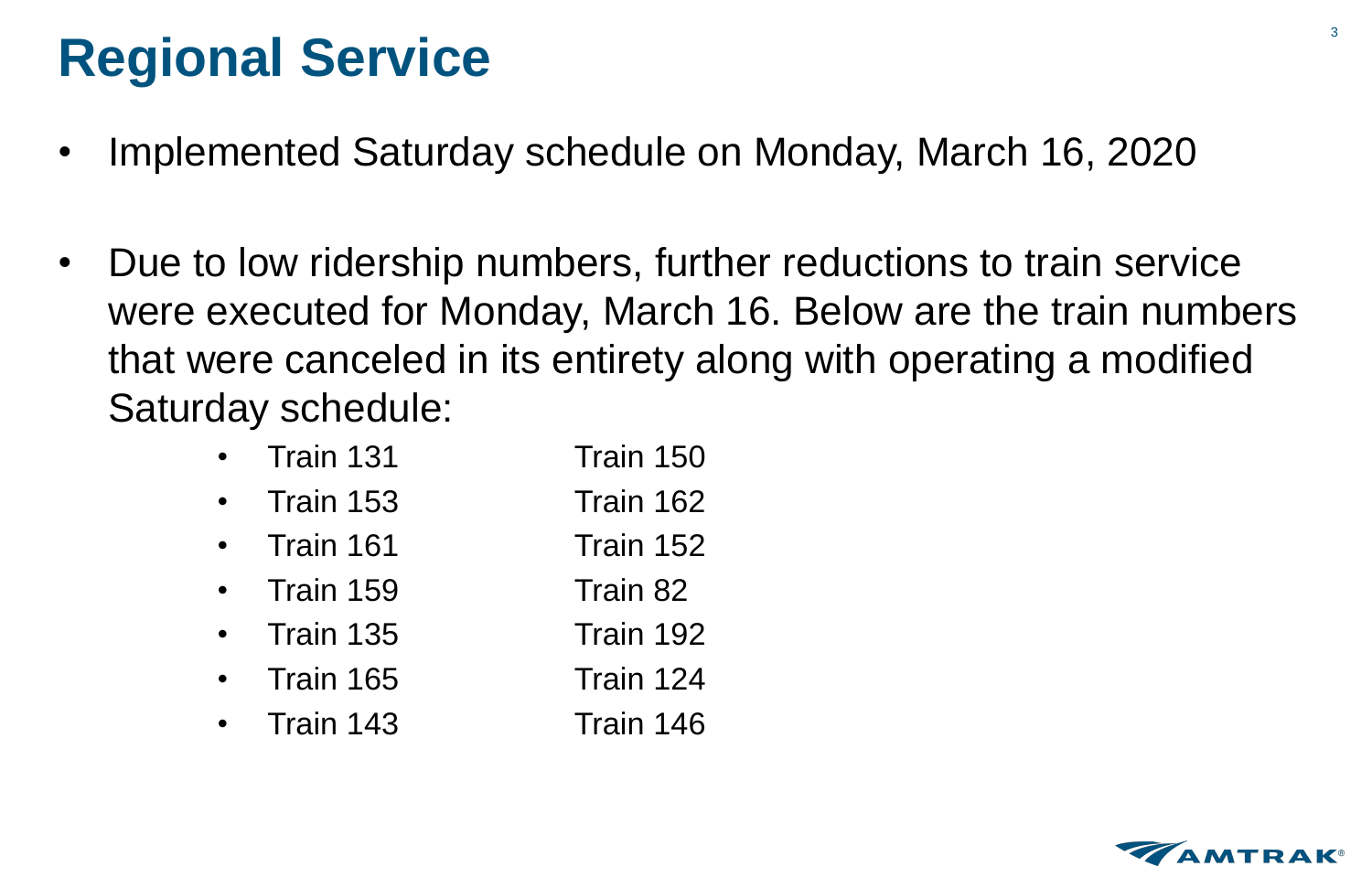# **Keystone Service and Pennsylvanian**

- At the request of the State, the following stations were not serviced by Amtrak beginning Sunday, March 15, and will not be for the duration of this operating plan due to the impact of the virus in Bucks, Chester and Montgomery counties respectively:
	- Parkesburg, PA Coatesville, PA Downingtown, PA Exton, PA
	- Ardmore, PA Cornwells Heights, PA and Paoli, PA
- Implemented Saturday schedule on Monday, March 16, 2020
	- At the request of the State, the Keystone service only operated between Harrisburg, PA and Philadelphia, PA. All service between Philadelphia, PA and New York were cancelled
- Effective Wednesday, March 18 all service is canceled per the State.
- Effective Thursday, March 19 The Pennsylvanian trains 42/43 are canceled per the State

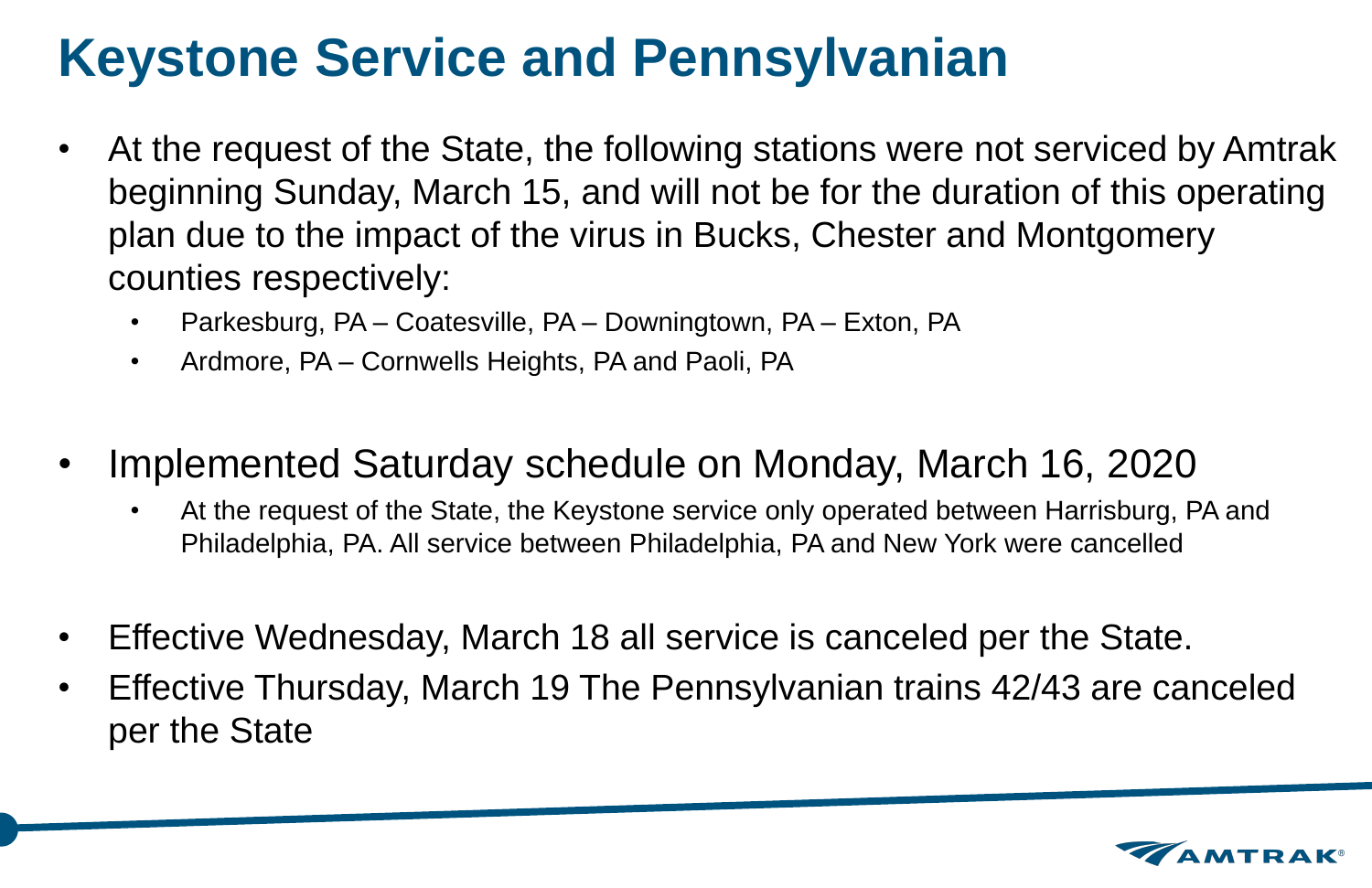# **Empire Service**

- Via Rail restricted entry to Canada and the following adjustments were made to our Amtrak service:
	- Train 63 terminated in NFL on Saturday, March 14
	- Train 64 originated in NFL on Sunday, March 15
	- Trains 63/64 originate and terminate in NFL until further notice
	- Train 69 terminated in ALB on Sunday, March 15
	- Train 68 originated in ALB on Monday, March 16
	- Trains 68/69 originate and terminate in ALB until further notice
- At the request of the State of New York, service reductions were implemented on the Empire Service effective Tuesday, March 17 thru Friday, March 20 the following trains are canceled:
	- Trains 230-234-238-242-233-235-239-243
	- Train 237 Friday ONLY

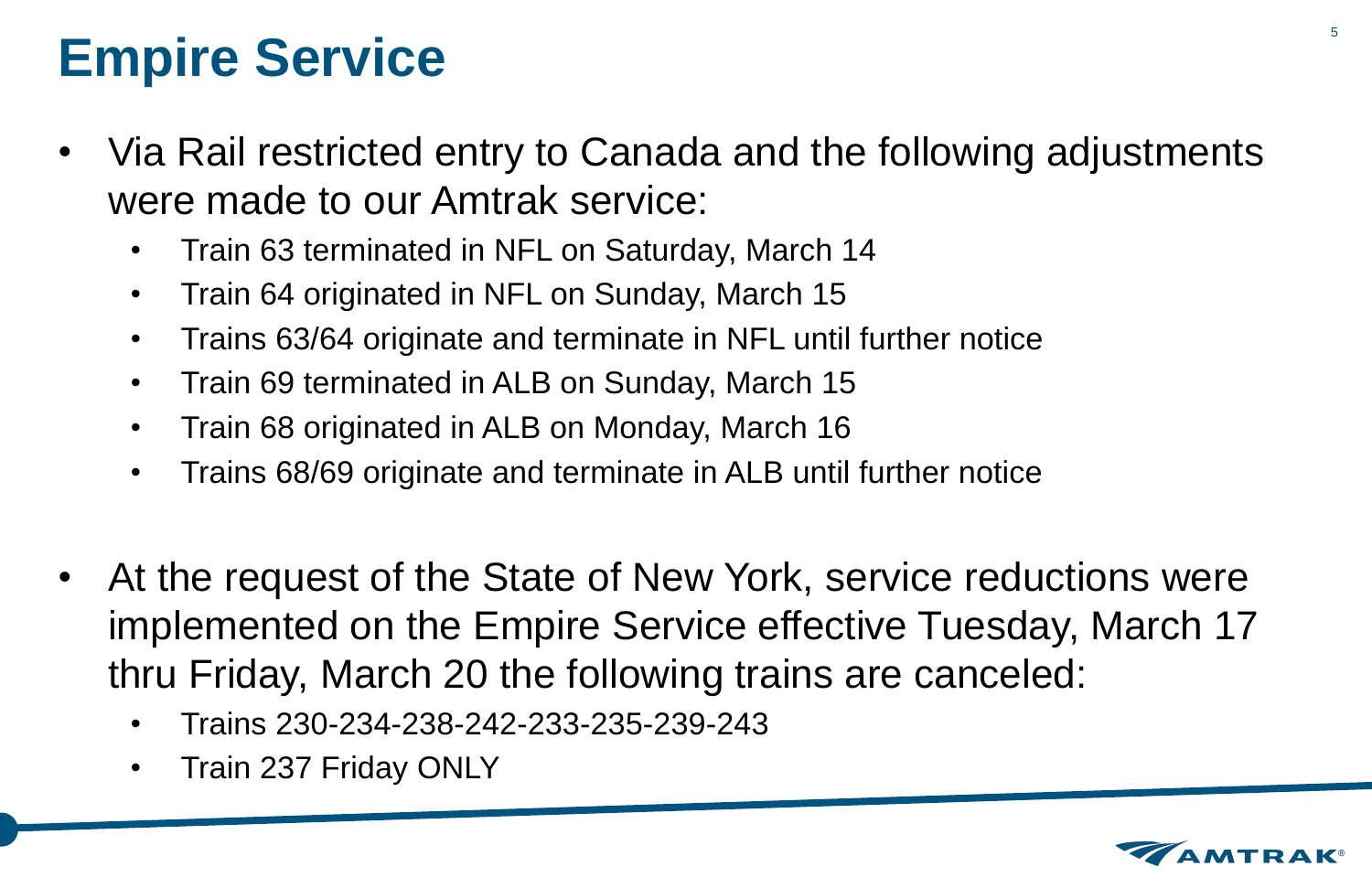# **Empire Service continued**

- At the request from the State of New York, service adjustments will be implemented on the Empire Service effective Saturday, March 21 thru Sunday, April 19.
- The following trains are operating daily starting Saturday, March 21
	- Train 63 from NYP-NFL no alternate service from NFL-TWO
	- Train 64 from NFL-NYP no alternate service from TWO-NFL
	- Train 281 from NYP-ALB no alternate service from ALB-NFL
	- Train 280 from ALB-NYP no alternate service from NFL-ALB
	- Trains 283-284 will operate as normal NYP-NFL-NYP
	- Trains 291-290 will operate as normal NYP-RUD-NYP
	- Trains 237-241-243-232-236-244 will operate as normal from NYP-ALB-NYP
	- Trains 48-49 will operate as normal NYP-CHI-NYP

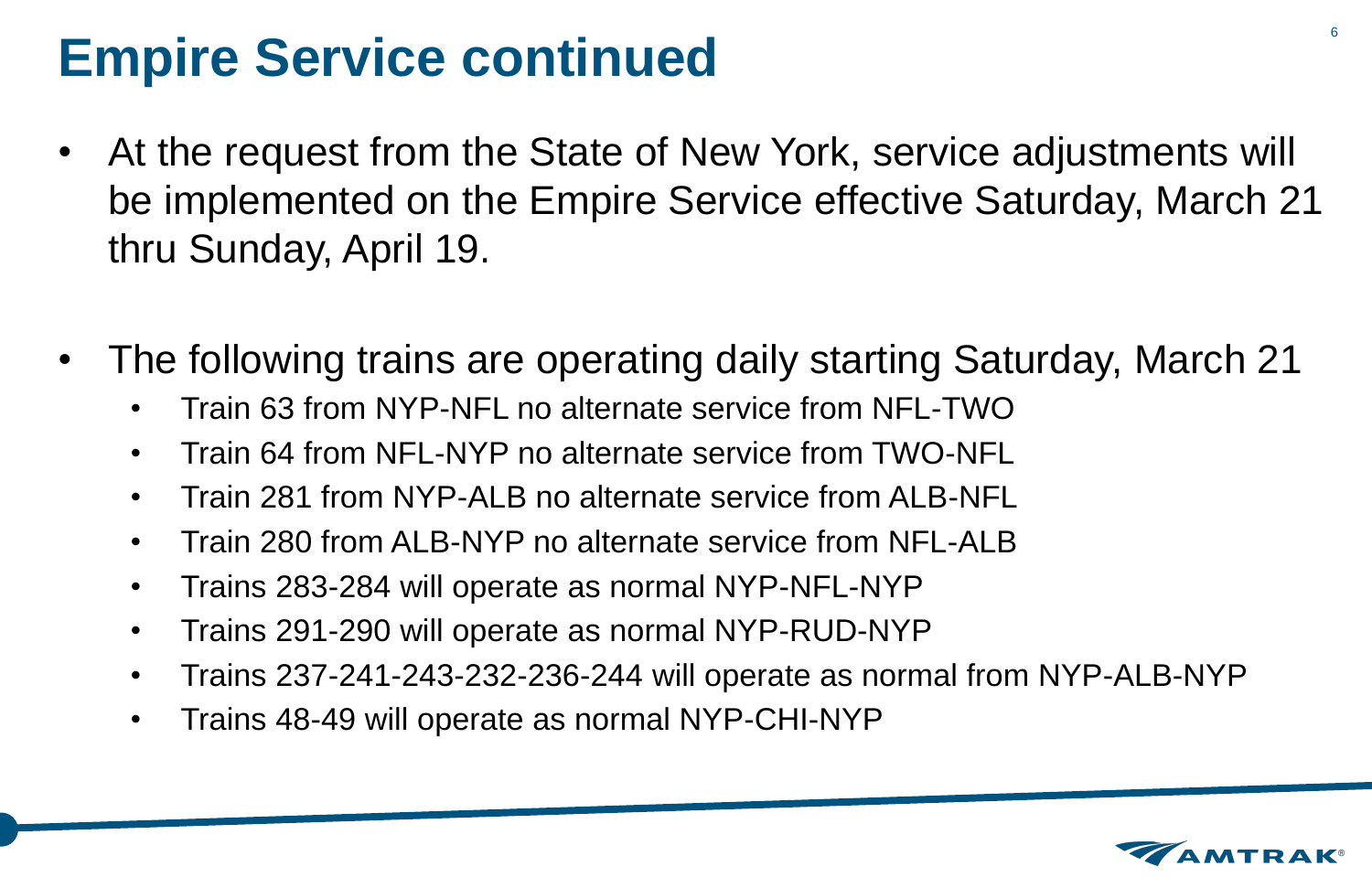### **Downeaster Service**

- At the request of the State of Maine the following service reductions were implemented on Tuesday, March 17 thru Sunday, March 29
- Weekday Service Adjustments:
	- Trains 688-689 are canceled from Tuesday, March 17 to Sunday, March 29
	- Trains 683-684 are canceled from Wednesday, March 18 to Sunday, March 29
	- Trains 686-687 are canceled from Monday, March 23 to Sunday, March 29
- Weekend Service Adjustments:
	- Trains 690-691-696-697-698-699-1689 are canceled from Saturday, March 21 to Sunday, March 29

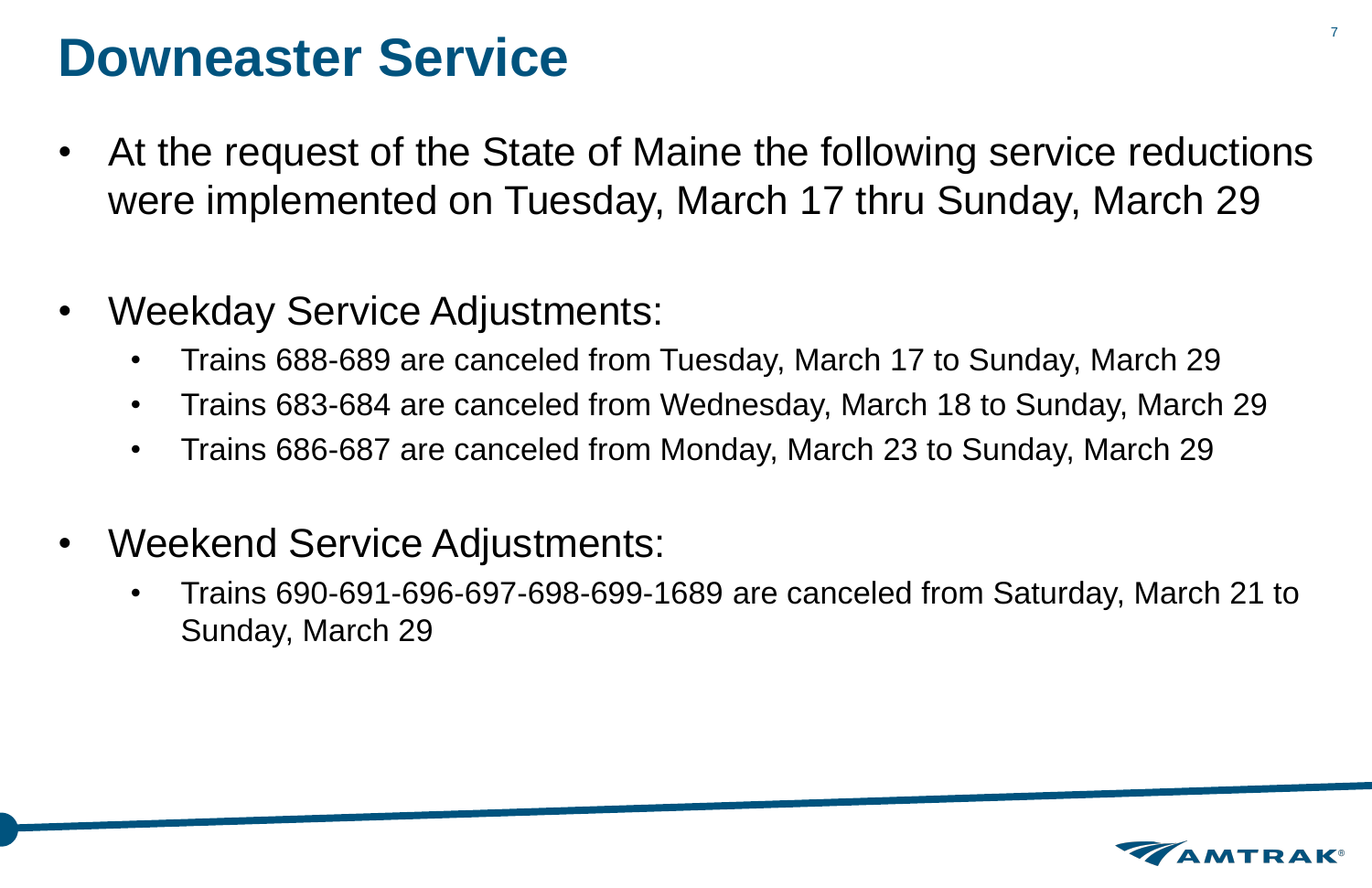### **Midwest Service**

- At the request of our State partners, the following services will be canceled effective Thursday, March 19 to Friday, April 3, 2020
- Hiawatha Service:
	- Trains canceled effective Thursday, March 19 333-334-335-336-340-341
	- Friday Only train canceled 343
	- Saturday Only train canceled 330
	- Train 330 will operate Monday-Friday
	- Monday-Friday train canceled 332
	- Train 332 will operate Saturday and Sunday
	- Trains canceled effective Saturday, March 21 338-342-329-331-337

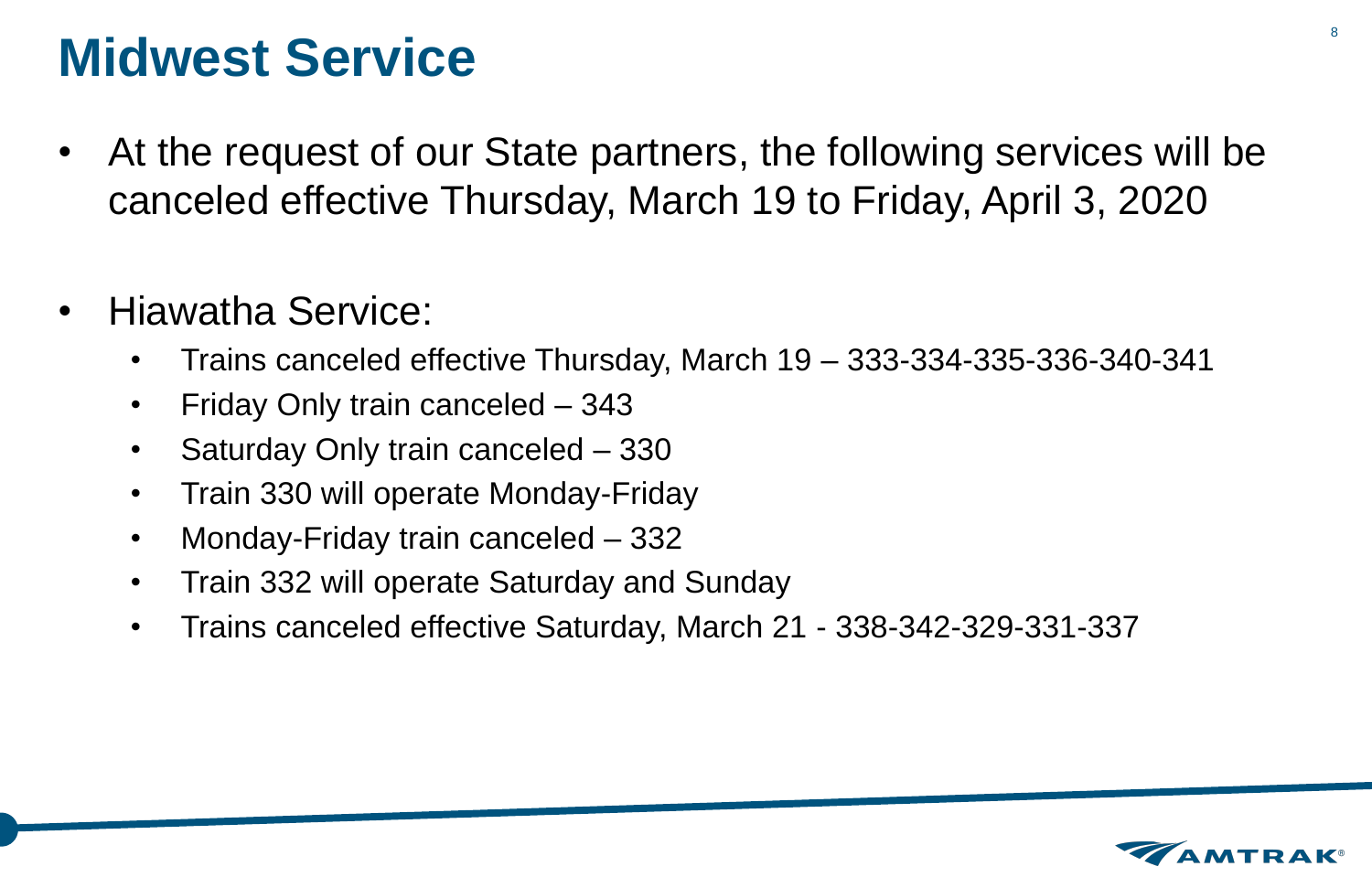### **Midwest Service continued**

- Wolverine Service
	- Trains canceled effective March 19 354-355
	- Trains canceled effective March 21 350-353
- Lincoln Service
	- Trains canceled effective March 21 301-305-302-304
- Illini/Saluki Service
	- Trains canceled effective March 21 381-382-391-392
- Pere Marquette Service
	- Trains canceled 370-371

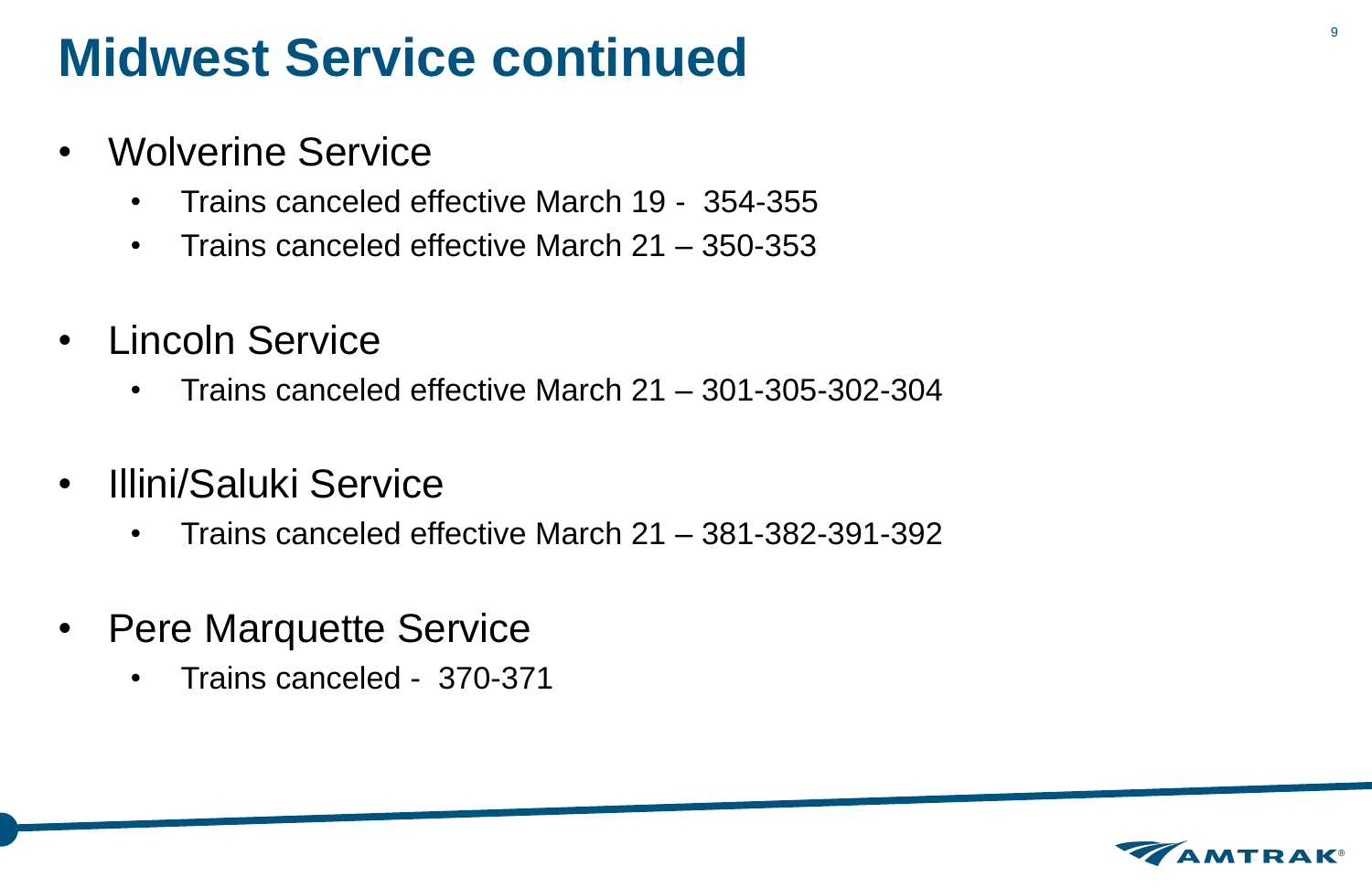### **Cascade Service**

- Train 518(16MAR) terminated in SEA, alternate transportation was provided to passengers already ticketed onboard the train.
- Train 518(17MAR to 3APR) terminates in SEA No ALT SEA-VAC
- Train 517(17MAR to 4APR) originates in SEA No ALT VAC-SEA
- Train 516(17MAR to 3APR) canceled no alternate service provided
- Train 519(17MAR to 3APR) canceled no alternate service provided
- Train 500(21MAR to 3APR) operates 7 days a week EUG-SEA
- Train 504(21MAR to 3APR) operates 7 days a week PDX-SEA
- Starting Saturday, March 21 to Friday, April 3 the following trains are canceled:
	- Trains 502-506-508-511-513-507

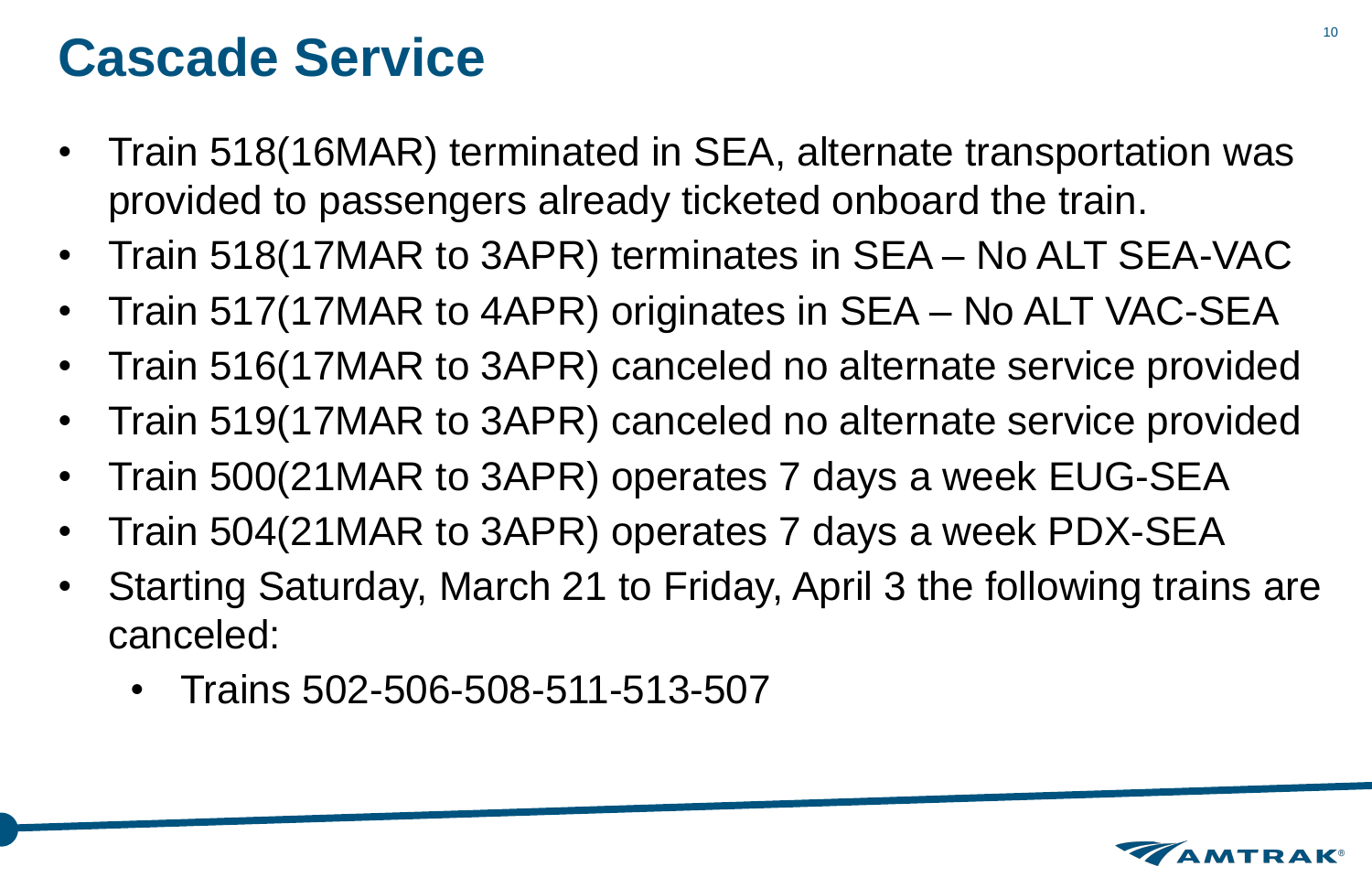# **Capitol Corridor**

- Service adjustments will go into effect on Saturday, March 21 and the trains listed below will operate daily until the end of this operating plan.
	- **Train 522 Train 523**
	- Train 524 Train 527
	- Train 532 Train 537
	-
	- Train 546 Train 547
- 
- 
- 
- Train 542 Train 543 terminate OKJ
	-